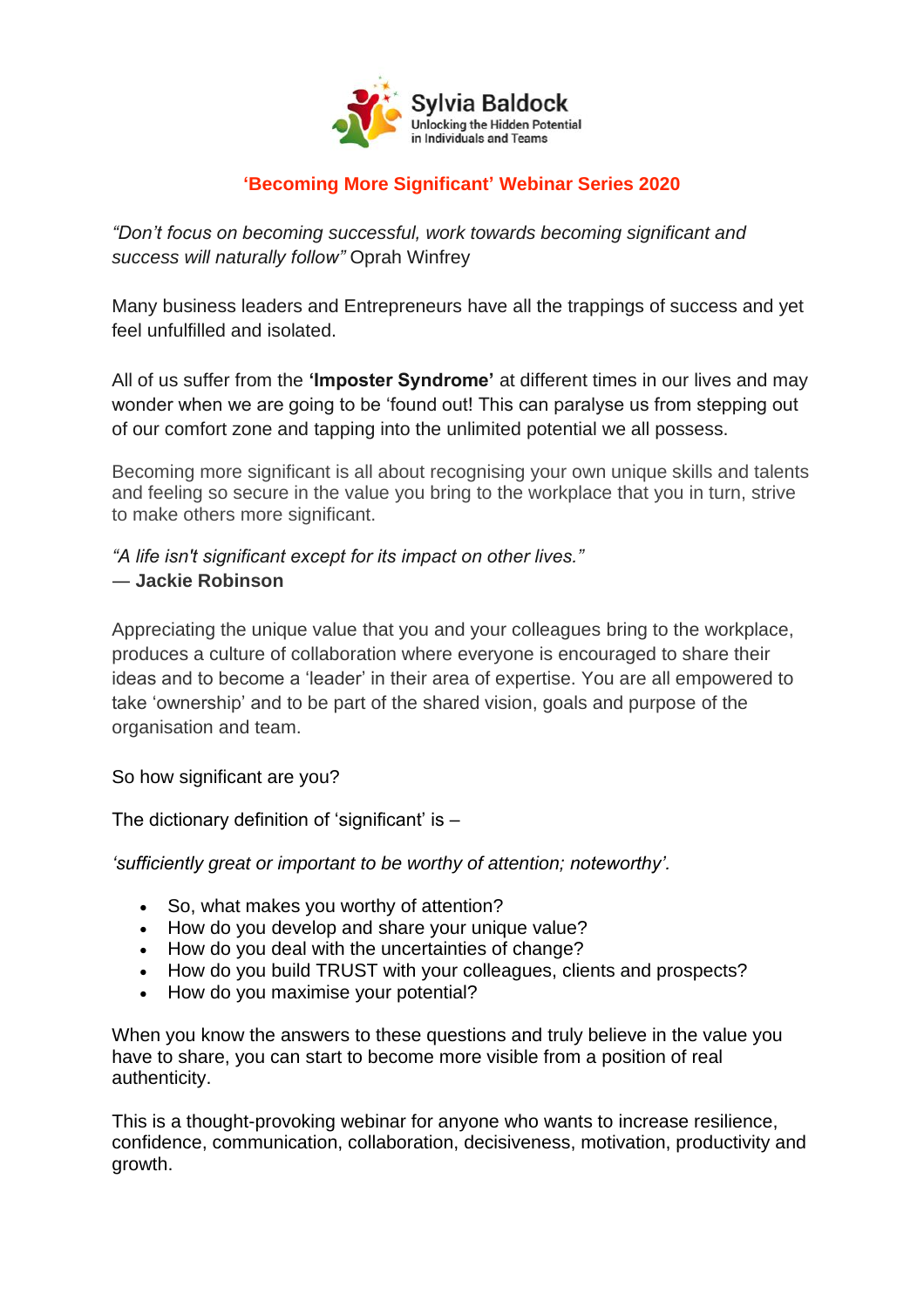

#### **Sylvia will share her top tips on increasing your Significance and Personal Impact right now by explaining –**

- How to recognise, celebrate and share your uniqueness
- How to develop your confidence, self-awareness and self-esteem
- How to make the right 1st impression every time.
- How to be seen as an 'expert' in your field.
- How to be remembered for all the right reasons.

#### **TESTIMONIAL**

"Sometimes, for no apparent reason, life just throws us a gift. Sylvia has been that gift for me. Sylvia's sincerity, professionalism and knowledge are matched by her warmth and integrity. In short, Sylvia delivers on what she says and is both thoughtful and thought provoking in equal measure. Above all else Sylvia made me pause, reflect and consider what a better version of me might look and behave like. I'm hugely grateful."

Cameron Thomson, Leader of The Footdown Scotland Group



**Sylvia Baldock**, Maximising Personal and Team Talent, Team Engagement & Collaboration Specialist, Personal Impact Thought Leader, Professional Speaker & Presentation Skills Expert, Business/Personal Coach/Mentor, 'Time to Think' Facilitator, Author and Best-selling International Co-Author,

Sylvia enables Business Leaders and Entrepreneurs to recognise the unique value they bring to the workplace and to lead with confidence and purpose. Sylvia

pinpoints your natural strengths and challenges and works with you to ensure you are playing to those strengths 70-80% of your working time.

When you are using your particular skill set, you consistently deliver at a very high standard, you become increasingly creative in your specialist area and you solve problems like never before.

You become recognised as a trusted 'expert' and the 'go to' person and in your field. Sylvia also acts as a powerful catalyst for maximising the talent in your organisation. Her workshops utilise impactful profiling to identify how to harness the real value each team member has to offer. This generates frank and open discussion and results in a collaborative culture where your people value their differences, tap into each other's strengths and become more engaged, motivated, productive and profitable.